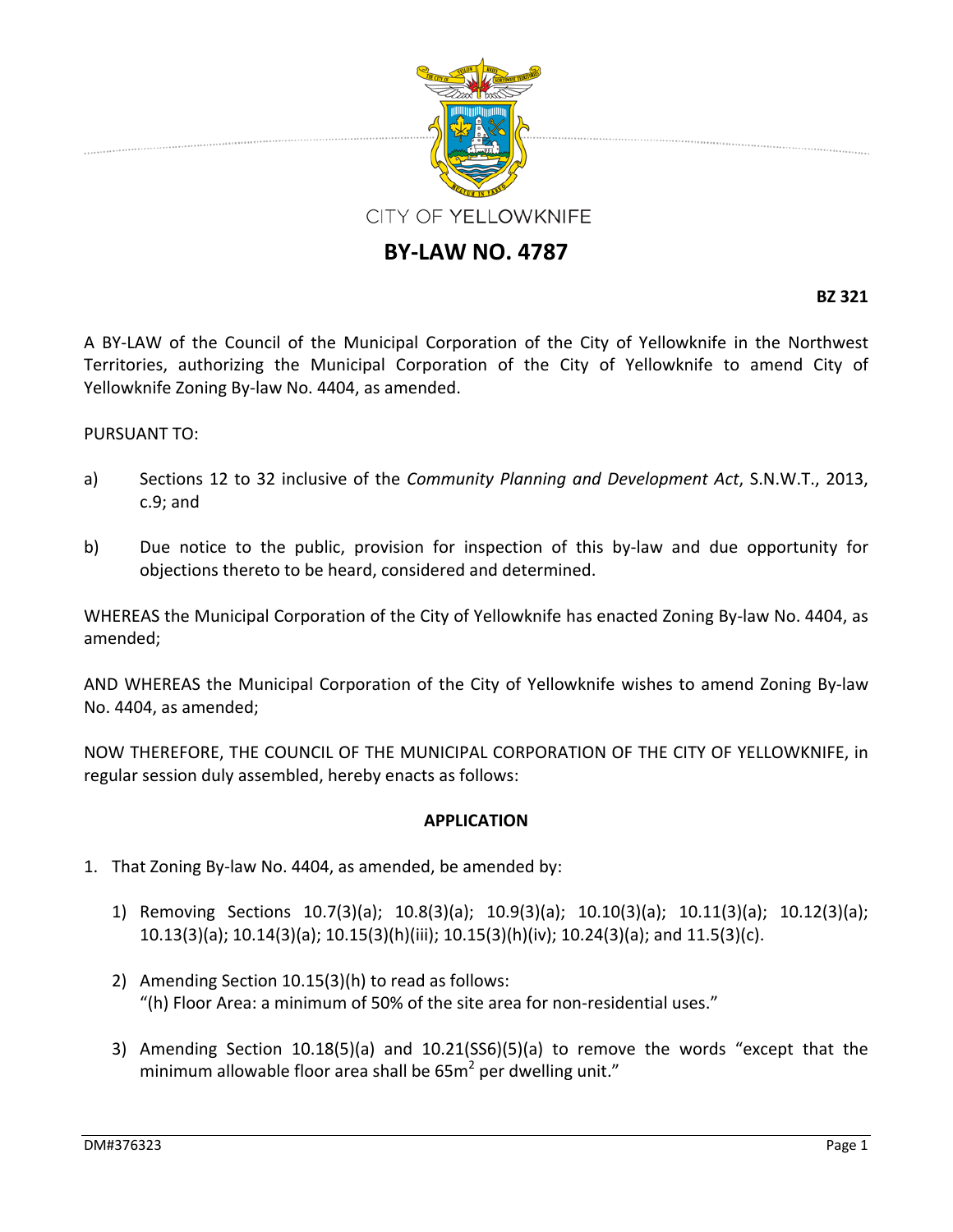## **EFFECT**

2. That this by-law shall come into effect upon receiving Third Reading and otherwise meets the requirements of Section 75 of the Cities, Towns and Villages Act.

Read a First time this CTH day of MAKCH , A.D. 2014.

Mayor

City Administrator

Read a Second Time this  $\frac{\partial \psi}{\partial x}$  day of MARUH  $, A.D. 2014.$ 

 $A/M$ ayor

City Administrator

Read a Third Time and Finally Passed this  $\frac{\partial \psi}{\partial \psi}$  day of  $\sqrt{\frac{|\partial \psi|}{|\partial \psi|}}$ , A.D., 2014.

A/Mayor

City Administrator